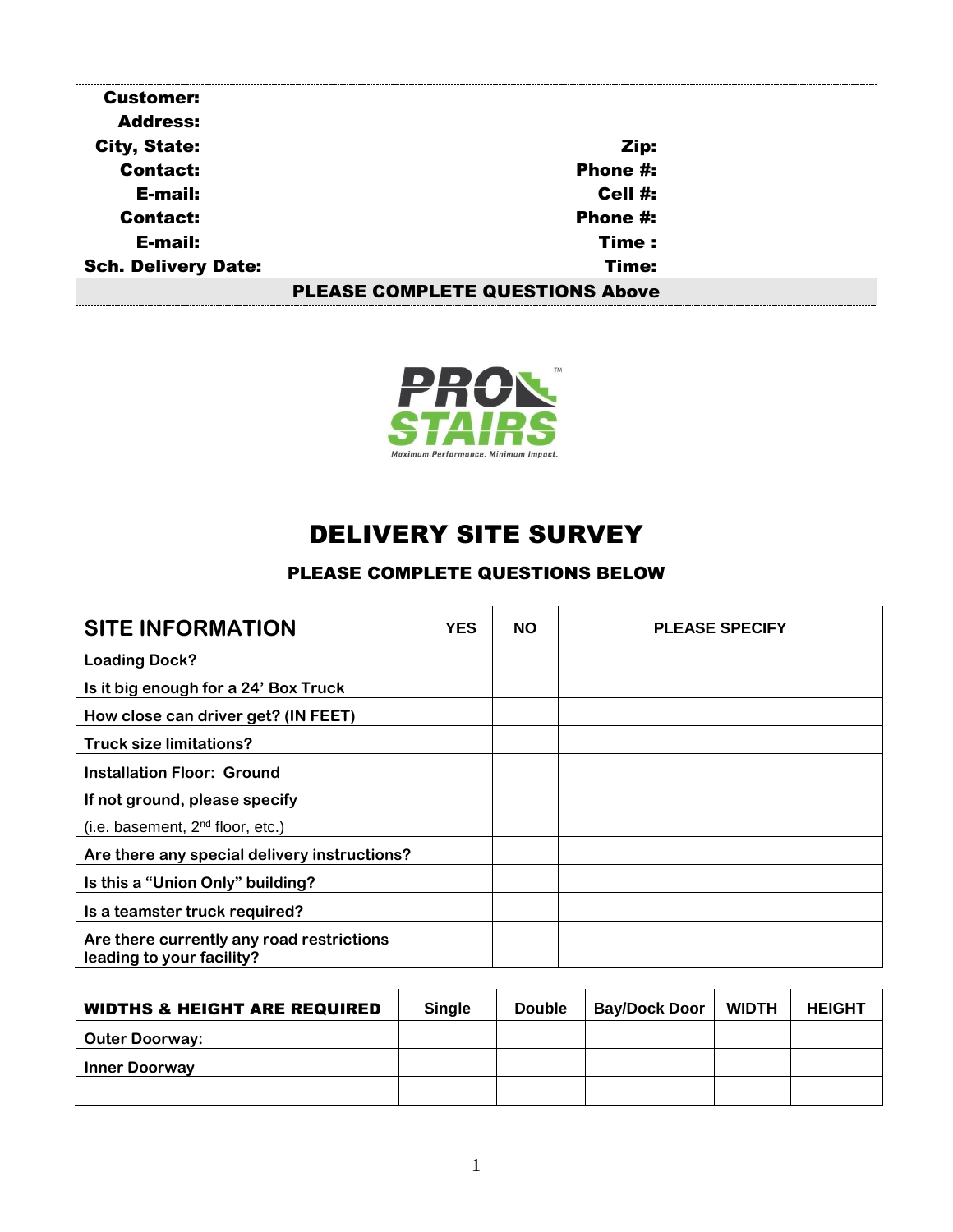| <b>WIDTHS &amp; HEIGHT ARE REQUIRED</b>                  | <b>YES</b> | <b>NO</b> | <b>WIDTH</b> | <b>HEIGHT</b> | <b>Please Specify</b> |
|----------------------------------------------------------|------------|-----------|--------------|---------------|-----------------------|
| Elevator?                                                |            |           |              |               |                       |
| <b>Freight Elevator?</b>                                 |            |           |              |               |                       |
| Stairs?                                                  |            |           |              |               |                       |
| # of steps inside?                                       |            |           |              |               |                       |
| # of steps outside?                                      |            |           |              |               |                       |
| <b>Stairway Width?</b>                                   |            |           |              |               |                       |
| <b>Hallway Width?</b>                                    |            |           |              |               |                       |
| Do you have enough room for the<br>suggested foot print? |            |           |              |               |                       |
| Length - 30 feet                                         |            |           |              |               |                       |
| Width - 22 feet                                          |            |           |              |               |                       |
| Ceiling height - 15 feet                                 |            |           |              |               |                       |

|                                                                                      | <b>YES</b> | <b>NO</b> | <b>Please Specify</b> |
|--------------------------------------------------------------------------------------|------------|-----------|-----------------------|
| Is the delivery location indoors or outdoors?                                        |            |           |                       |
| Is this site a new construction or renovation?                                       |            |           |                       |
| Have all contractors finished their work?                                            |            |           |                       |
| (flooring, painting, electrical, cable TV, plumbing, lighting,<br>mirrors, cleaning) |            |           |                       |
| Is your flooring new? And what type of flooring is it<br>(carpet, turf)?             |            |           |                       |
| If so, have you allowed 24-48 hrs cure time before fitness<br>equip is installed?    |            |           |                       |
| Any sharp corners or turns required to access facility?                              |            |           |                       |
| Do you have access to a forklift and operator?                                       |            |           |                       |
| Do you have a floor plan?                                                            |            |           |                       |
| If so, can you please email a copy to<br>david@prostairs.com?                        |            |           |                       |

**Do you understand that the installation charges include only one (1) trip delivery, installation, product location, product testing, and trash removal?**

 **IS YOUR FACILITY COMPLETELY READY FOR DELIVERY OF FITNESS EQUIPMENT? \*\* Redelivery charges may be levied by ProStairs Fitness LLC in the case of redelivery due to site not being ready.**

**Please acknowledge that you are authorized and understand that if delivery is requested to a storage site, an off site facility, or a refusal upon delivery, you may be liable for additional fees related to that redelivery.**

**If so, we require your signature before installation is scheduled to ensure accurate information.**

**Please SIGN and E-MAIL to [david@prostairs.com](mailto:david@prostairs.com) .**

Signature: <u>Date:</u> Date: Date: Date: Date: Date: Date: Date: Date: Date: Date: Date: Date: Date: Date: Date: Date: Date: Date: Date: Date: Date: Date: Date: Date: Date: Date: Date: Date: Date: Date: Date: Date: Date: Date: